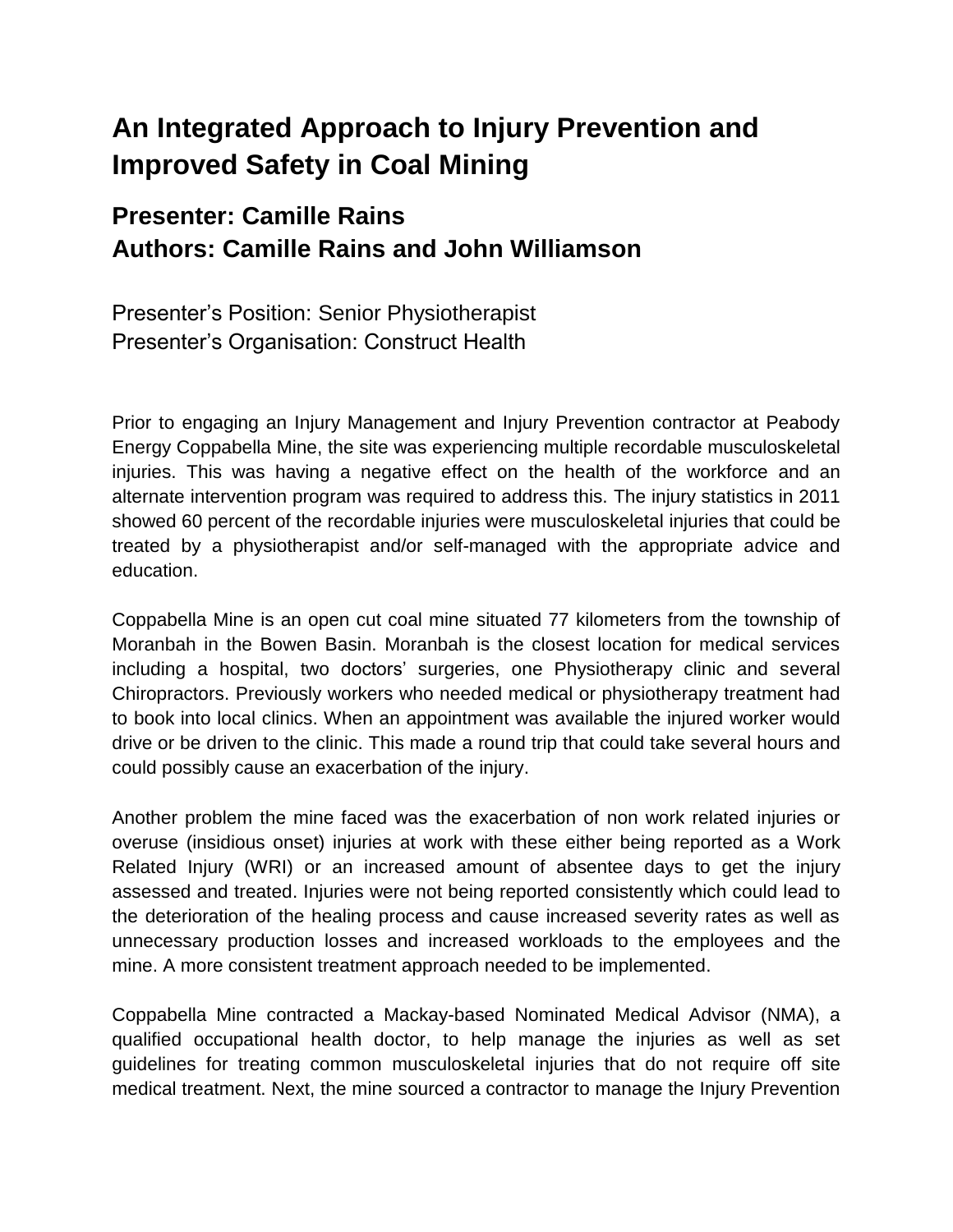and Management process. The successful contractor, Construct Health, based in Moranbah, was familiar with the strain the local hospital and doctors surgeries were under and knew how to control the inundation of musculoskeletal injuries that can be treated and managed by a first contact practitioner such as a Physiotherapist.

In May 2012, Construct Health began the implementation of a three pronged approach to;

- (i) Manage and prevent musculoskeletal injuries
- (ii) Decrease injury frequency and severity rates, and
- (iii) Provide a superior health service for the workforce

This was accomplished first by implementing a consistent, integrated clinical management process and the provision of onsite physiotherapy services for both work related and non-work related injuries. Secondly, a multi-level injury prevention program targeted jointly at the health and safety of the workforce was executed. Thirdly, the ongoing process was refined and expanded in collaboration with the client to include Health Management Plans (HMP) for employees.

This program has been running for 12 months and is on-going. At the time of publication the mine incurred an 83 percent reduction of musculoskeletal injuries as well as a 60 percent reduction in Total Recordable Injury Frequency Rate (TRIFR) during this period. This approach acknowledges the upfront importance of the health and safety initiatives in preventing and managing injury. It ensures paramount clinical care for workers when an injury does occur whilst being mindful of site injury classification definitions.

### **Injury Management**

The Injury Management process is a multi-step process that involves the worker, Supervisor, Health and Safety Manager, NMA, and the Physiotherapist. When a worker is injured onsite the Physiotherapist is asked to assess the worker and provide the appropriate treatment or referral as needed. If the Physiotherapist is not onsite that day then the Emergency Response Team (ERT) member will distribute the first aid or injury management according to the NMA's instructions. The ERT will then either refer to a medical doctor or ask the Physiotherapist to review the worker on the next available day. If required, the worker can be reviewed on the day in Moranbah due to the previously reserved appointment Construct Health provides for Coppabella Mine employees and contractors when the Physiotherapist is not onsite.

The need for consistent physiotherapy services was essential to professionally manage injuries and reduce recordable injury rates. Initially the Physiotherapist was based at the mine three days a week. The Physiotherapist's main role, at this time, was to assess and treat WRI and Non Work Related Injuries (NWRI) for both employees and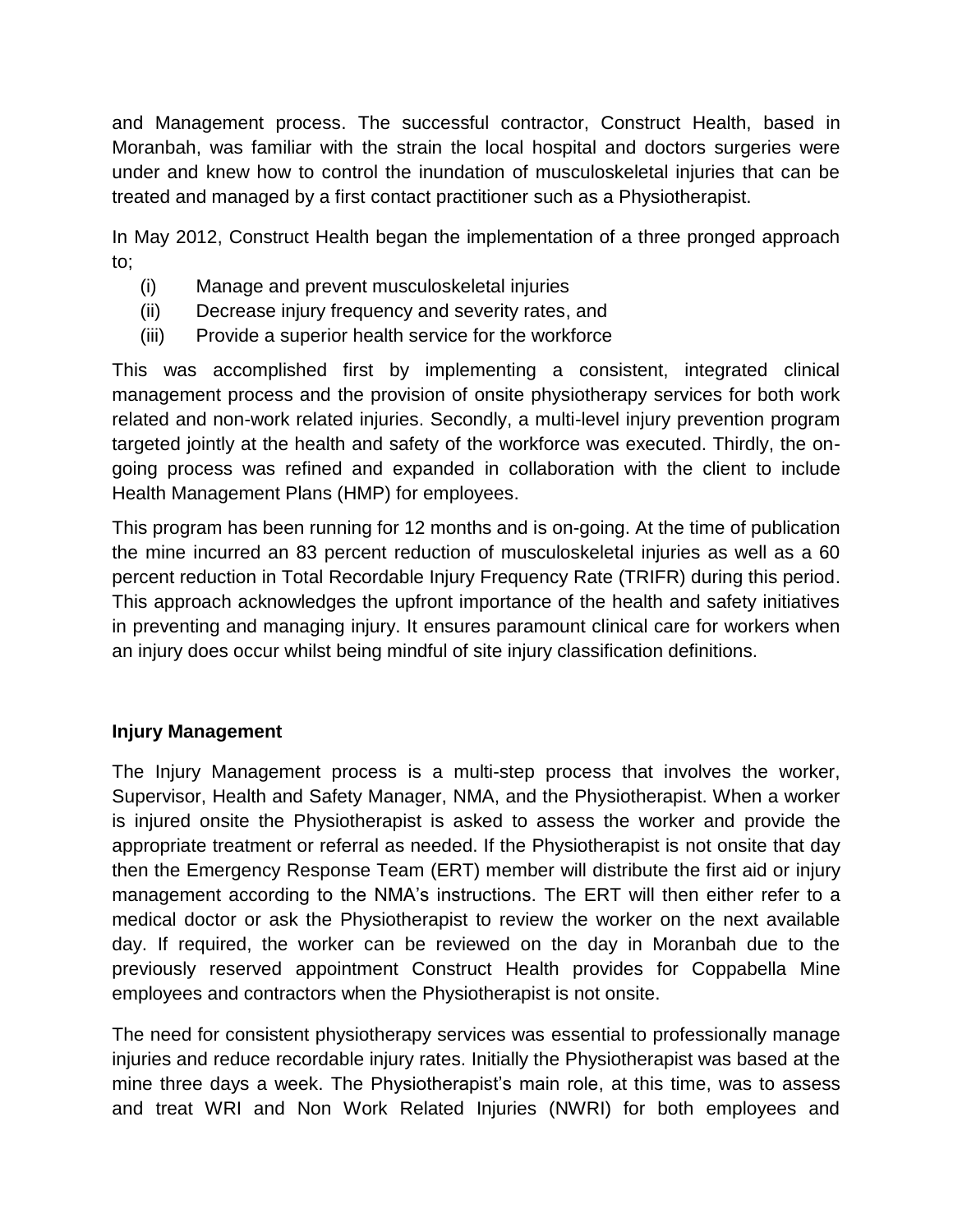contractors. By supplying a service that included treatment of NWRI, Coppabella Mine was able to reduce the incidence of aggravation of these injuries at work. Another benefit for treating NWRI allowed the worker to have further awareness of the injury and management required to attain or maintain a healthy condition. With advice from supervisors the Physiotherapist was able to give the worker precautionary duties for a limited time in order to not aggravate a Personal Injury (PI) or overuse injury, resulting in a decrease of worker absentee days. When a worker was undertaking precautionary duties, the Physiotherapist provided not only treatment, but training and education on how to perform their regular duties without causing further harm or stress/strain to the injured site.

Timely reporting and early intervention was the key to the first step in the Injury Management process. A new culture was created to allow each injured worker to understand their rights to privacy in both WR and NWR cases. The Physiotherapist worked diligently to make sure that the injury reporting process was consistent.

Detailed Physiotherapy treatment notes were recorded (as per Physiotherapy Code of Conduct and Australian Health Practitioner Regulation Agency) and injury statistics collected by the Physiotherapist. The statistics were then used to prepare a quarterly report that outlined at-risk areas for injuries as well as injury trends. The Physiotherapist was then able to target these areas with injury prevention projects to decrease the occurrence of the most common injuries.

#### **Injury Prevention**

A multi-level injury prevention program was executed at Coppabella Mine. As a baseline project a Job Dictionary or Critical Job Demands (CJD) document was created to allow all parties to basically understand physical demands of all jobs on this specific site. The CJD involved the Physiotherapist going out onsite with every job to gather information on the demands of each job such as the equipment used and the physical demands of the job such as manual task handling requirements; standing, sitting, squatting, etc. The CJD document also assisted in the development of a site and job specific Return to Work (RTW) plan that could provide guidance in identifying alternate tasks for an injured worker to remain in their normal role. The document could also be sent to the treating doctor of an injured, ill, or post-surgical worker to enable them to understand the standardised role of the worker and assist in creating suitable duties. Similarly the document could be used to create role specific pre/periodic/RTW-employment assessments.

Manual Task Handling Training is a norm for most sites and usually involves a theory and practical session. To educate the workforce on the job, one-on-one or small group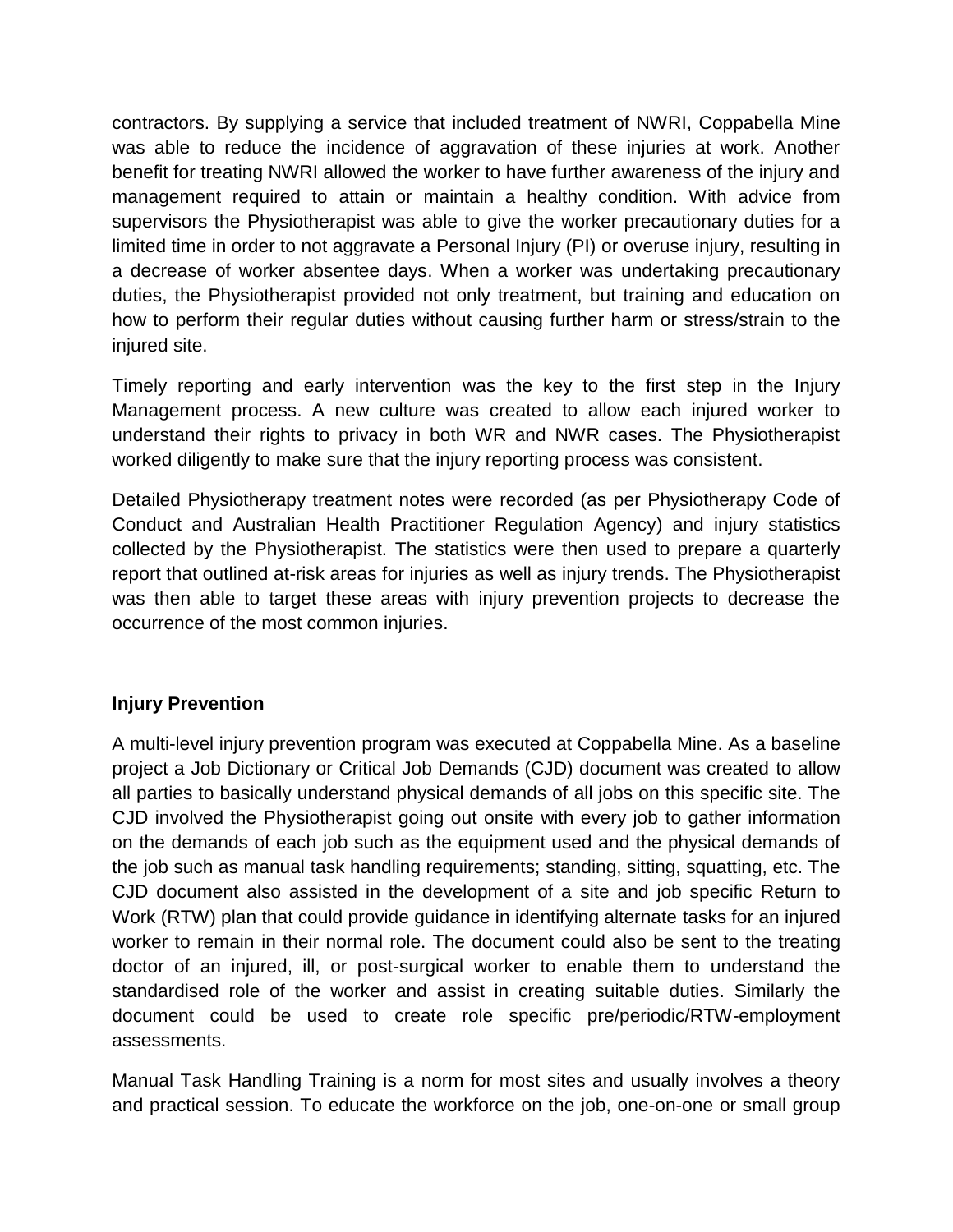Manual Task Handling Training was and continues to be taught on a practical level for labor intensive jobs. This training allows the worker to learn more about what is happening from an anatomical and biomechanical view. The implications could be from poor handling as well as learning better ways to complete the same task to reduce strain on the body.

Ergonomic assessments/screenings were also conducted regularly on a one-on-one basis. This not only included office staff, but all machine operators and workshop. In all instances the workers were asked to set up a normal workspace and then discuss any issues they were currently having. Aids could be purchased to correct an area for example lumbar support (both office and operator), a paper holder (office), or a foot rest (office and workshop). If a defect is found in a piece of equipment it is reported to the supervisor. These assessments have helped decrease the reoccurrence of both WR and NWR neck and shoulder pain which were the top two most common injury complaints from operators and office staff onsite.

As a preventative measure to discourage heat related illness and educate workers on their personal hydration performance, hydration testing was trialed on small groups of workers that were exposed to the elements daily. The testing was explained to the workers and then the workers were required to continue the testing themselves over four to five days. After the testing was completed the materials were collected and the physiotherapist prepared a report to allow the workers to draw conclusions about how they could improve their hydration.

ERT up-skilling also helped the injury prevention reporting and management process by allowing the ERT to be better informed on how to manage musculoskeletal injuries by improving assessment skills and understanding who to refer to and when. Training has consisted of ligament testing, strapping of joints, neurological exam, up-skilling documentation, and warm up and stretching training in order for the ERT to run daily warm-ups at prestart and after crib. The most significant training for the ERT was Manual Task Handling training and ergonomic assessment and set up. With this knowledge the ERT were able to assist their workmates to ensure ideal set up and manual handling when they noticed an ergonomic deficit or poor manual handling situation on the job.

#### **The Road Ahead**

Coppabella Mine management felt they needed to continue to revitalise their healthy lifestyle program. The goal of this initiative was to empower the workforce to strive for a healthy lifestyle while at work and living in camp.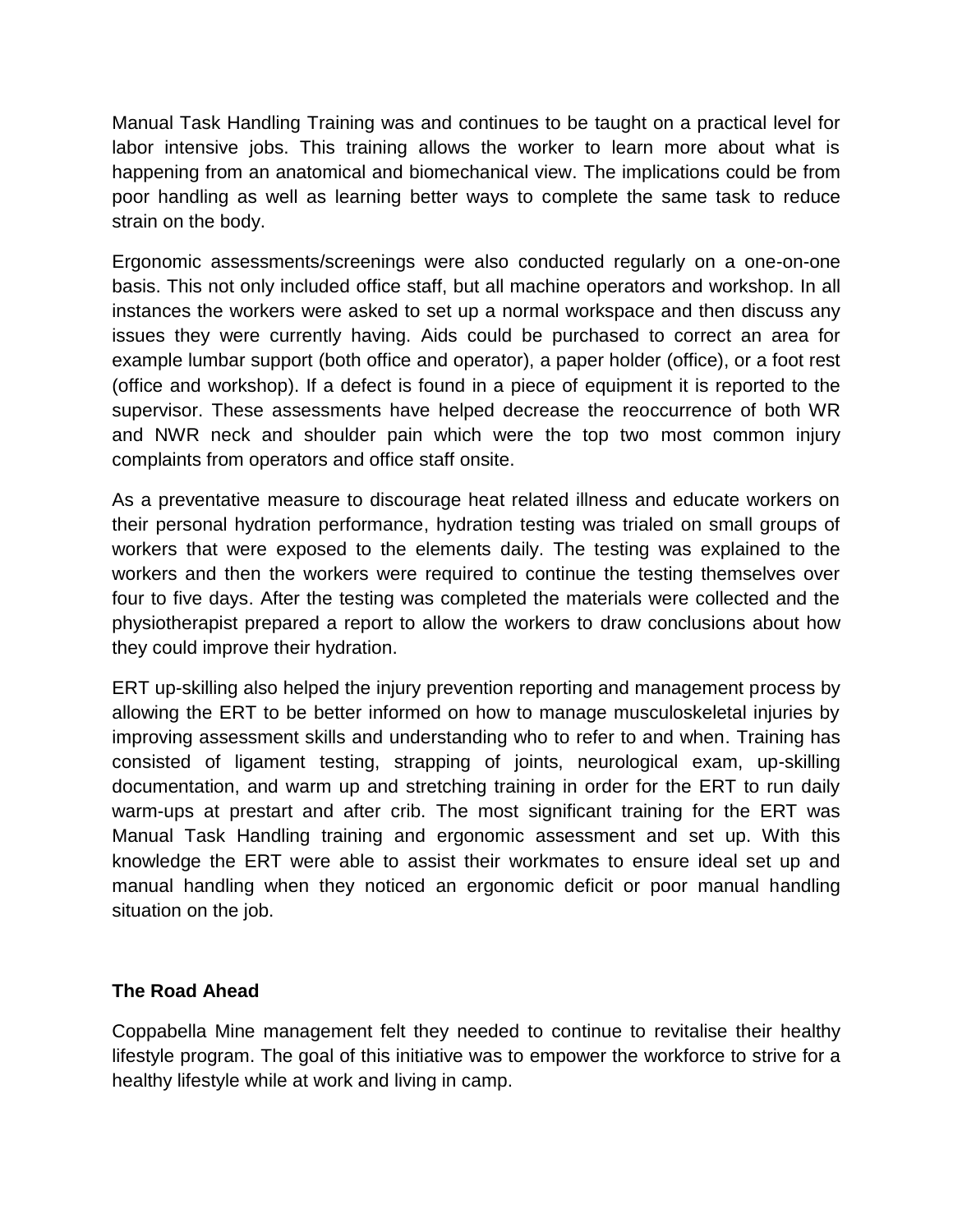This process started with the implementation of the Health Management Plan (HMP). The HMP was designed to give advice, education, and improve goal setting and goal achieving techniques to help people on site who wanted to live a healthier lifestyle. Some workers were volunteers and others were identified as having a health risk by the NMA in the Coal Board Medical (CBM). Each participant was responsible for attending and setting up their follow-up appointments and continuing meeting their goals. The physiotherapist helped facilitate the process by assessing the worker for musculoskeletal injuries. Most HMP referrals from the Physiotherapist were to dieticians and personal trainers. It was difficult to source Dieticians and Personal Trainers that the worker could consistently schedule to use on their days off and that would liaise consistently with the Onsite Physiotherapist. Consequently, Coppabella Mine decided to facilitate this process and source local professionals to allow the health management program participants as well as all mine site employees and contractors to have easier access to these health professionals.

Construct Health sourced a Dietician from Moranbah who would travel to the mine once a week for Nutrition consults. Also a Personal Trainer from Mackay was introduced to provide group exercise, one-on-one personal training, and Physiotherapist referred rehabilitation three days a week. These initiatives were promoted at prestart and toolbox meetings across site and were accepted extremely well with waiting lists and post tour phone consults for the dietician and maximum numbers in group training. The healthy lifestyle package is advertised via a monthly newsletter that not only promotes the initiatives but gives simple advice and education from all three professionals in a proactive manner.

#### **Conclusion**

Education and empowerment is the key to a healthy workforce. When revamping or continuing your site injury prevention program it is vital to examine a few key elements; your worker, the staff and management, the person/company responsible for the initiatives, and your current Health Management and Injury Management Plan.

- Know your worker- What are their concerns? What is the current culture? What are the needs of the workforce? What are the current trends in injury and illness? Learn about the workers job tasks and job demands.
- Support from management- Does management have similar goals to the workers? How do they differ? Will management support the initiatives by taking part in the process and promoting them?
- The company or person employed to run the initiatives- Are they qualified and experienced? Do they promote a hands-on approach? Are their goals similar to